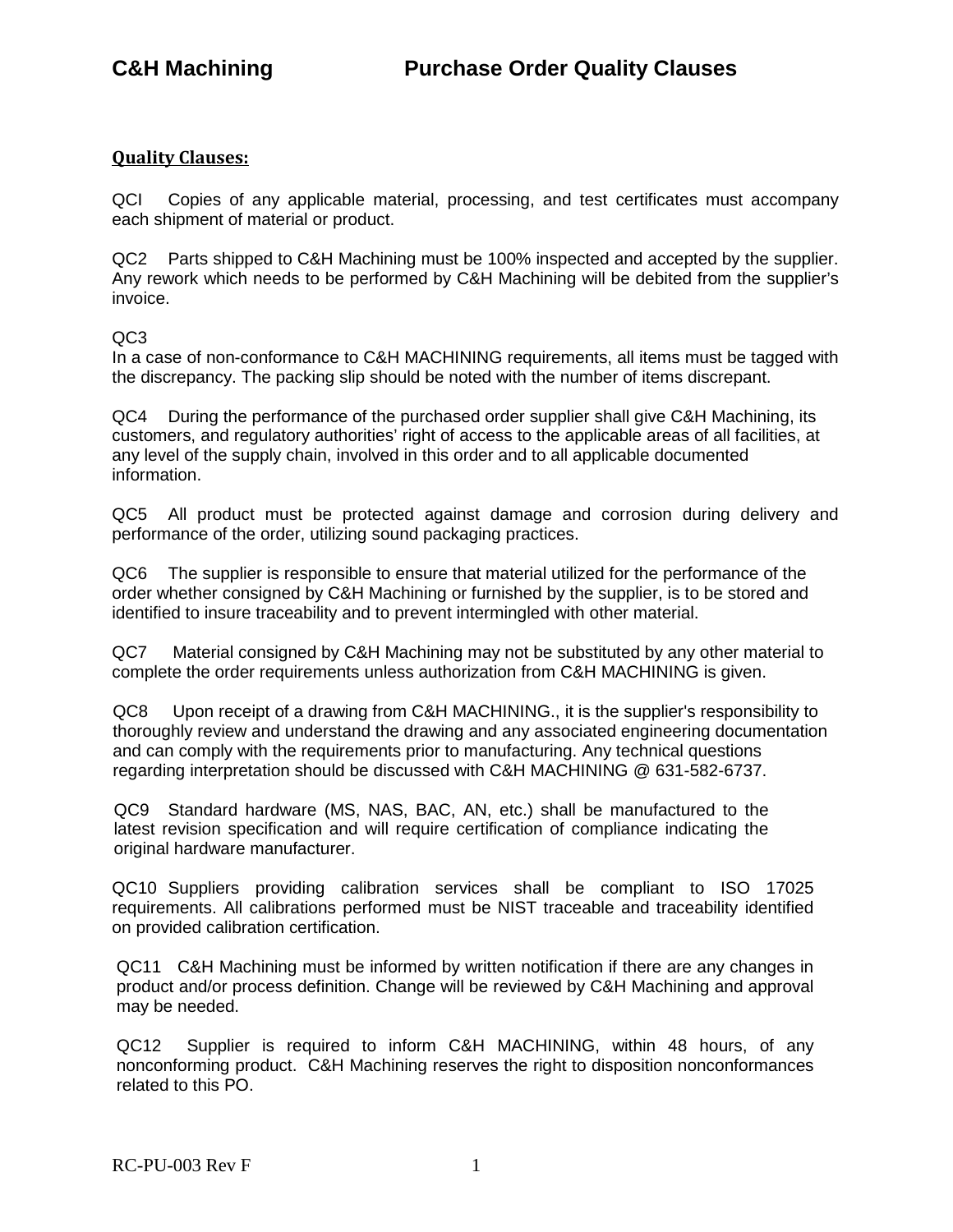QC13 Supplier records must be retained for a minimum of 10 years. When C&H Machining customer has a requirement for retention time of greater than 10 years, the customer requirement will take precedent.

QC14 When a sub-tier supplier is used by a C&H Machining supplier, the supplier will flow down to the sub-tier all applicable requirements cited in purchasing documents.

QC15 When C&H Machining's customer is identified on the purchase order, supplier must comply with the most current quality system and record retention requirements of the C&H MACHINING's customer.

QC16 Supplier must provide Certificate of Conformance for product purchased by C&H .C of C must include C&H Machining purchase order number.

QC17 "UTAS End Use", When this is stated on the purchase order, sub-tier supplier shall adhere to the requirements of ASQR-0. When applicable, supplier will use Customer approved supplier for processing.

QC18 When processing parts for C&H Machining, Inc. the supplier should always process in accordance with the newest revision of that spec or requirement . unless otherwise noted

QC19 Supplier will ensure that employees involved in the fulfillment of this PO are aware of their contribution to product or service conformity, their contribution to product safety, and the importance of ethical behavior.

QC20 Counterfeit Part Prevention:

- a) "Counterfeit Work means work that is or contains items misrepresented as having been designed and/or produced under approved system or other acceptable method. The term also includes approved work that has reached a design life limit or has been damaged beyond possible repair but is altered and misrepresented as acceptable.
- b) Seller shall establish and maintain a counterfeit parts prevention program ensuring that all counterfeit material(s), services and component parts are not delivered or incorporated into products being acquired by C&H Machining. Counterfeit prevention procedures shall be in accordance with SAE AS6174 and or SAE AS5553.
- c) Seller shall ensure that all sub-contractors (supply chain intermediaries) used by the seller shall have a counterfeit parts prevention program in compliance with SAE AS6174 and or SAE AS5553.
- d) Seller agrees and shall ensure that counterfeit work is not delivered to C&H Machining.
- e) Seller shall only purchase products to be delivered or incorporated as work to C&H Machining directly from Original Component Manufacturers (OCM)/Original Equipment Manufacturers (OEM), or through an OCM/OEM authorized distributer chain. Work shall not be acquired from independent distributors or brokers unless approved in advance in writing by C&H Machining